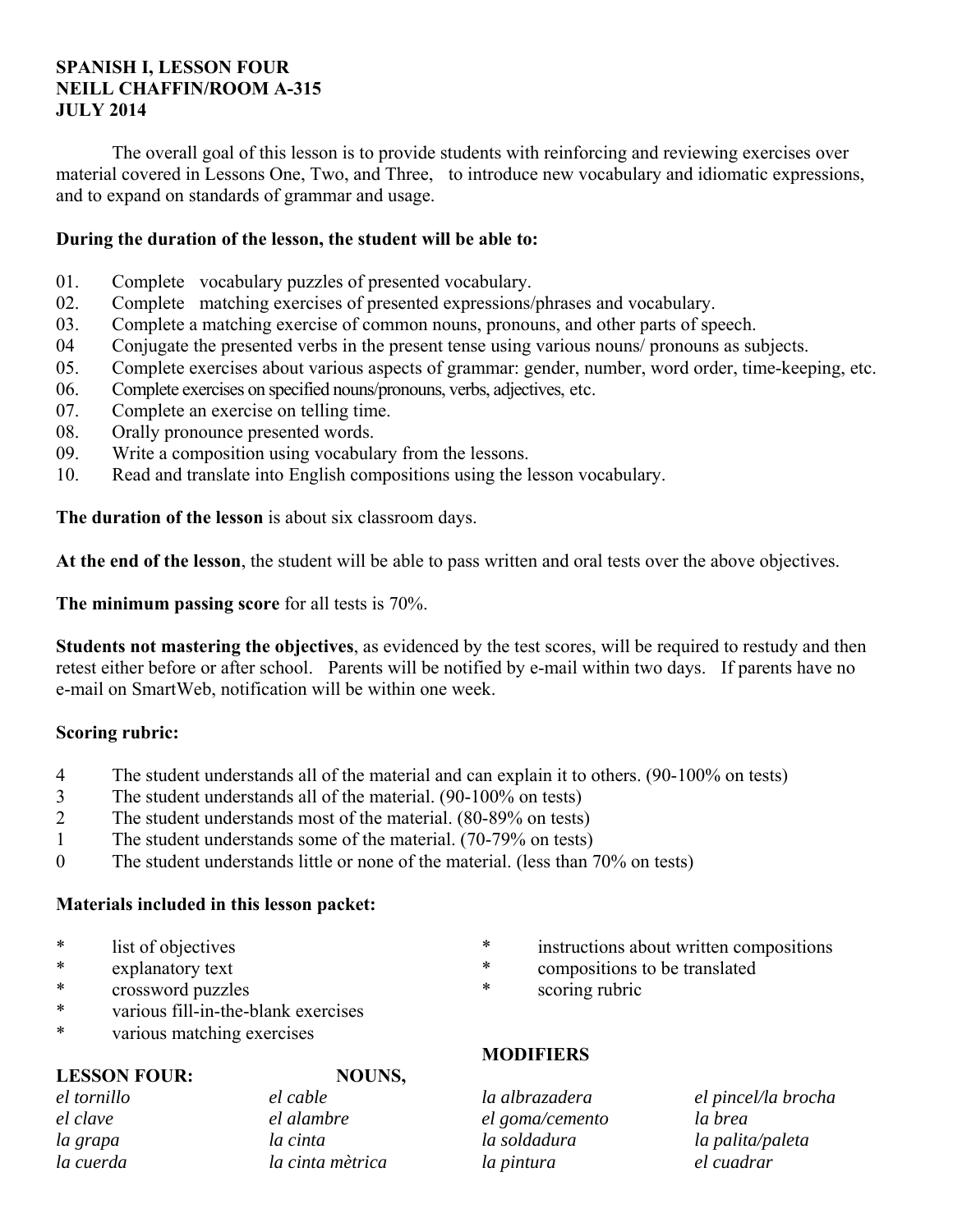*el martillo la sierra el destornillador la grapadora el soldador el poste la ripia/tablilla la madera contrachapada el azulejo la vàlvula la llave la llanta el parabrisas el limpiaparabrisas la ventanilla el capò/la capota la bota/cahuela/maletera el volante el motor el retrovisor la guantera la palanca de cambio el freno el acelerador la luz direcional la baterìa el radiador el reproductor de CD la cerradura/el candado la rueda el tapacubo el clazon/claxon*

screw nail staple rope cord (electrical) wire tape tape measure clamp glue solder paint paintbrush tar trowel carpenter's square hammer saw screwdriver stapler soldering gun post, pole shingle (roofing) plywood tile (wall) valve key, wrench tire windshield windshield wiper window (car) hood (car) trunk (car) steering wheel motor, engine rearview mirror glove box gear shift brake accelerator (gas pedal) turn signal battery radiator CD player lock/padlock wheel hub cap horn *apretado desapretado goteado ràpido* 

*lente/despacio lentamente rapidamente oxidado aceitoso grasiento brillante/luminoso dèbil/indistinto/oscuro rayado roto quemado rascado arrancado/rasgado desinflado humeante/humoso podrido/corrompido gastado/desgaste inadecuado/adecuado suficiente/bastante insuficiente malodoroso fragrante/oloroso descolorido liso listo/preparado rajado equilibrado adelante izquierdo-a(a la) derecho-a (a la) atràs (al) barato caro/costoso podoroso/potente agrietado/inestable cerrado abierto dañado doblado polvoroso/polviento atestado/superpoblado despoblado casi cierto*

tight loose leaky rapid, quick slow slowly rapidly, quickly rusty, rusted oily greasy shiny, bright dim, weak striped, streaked broken burnt scratched, scraped torn flat, deflated smoking, smoky rotted, rotten worn out, spent, used up inadequate, adequate sufficient, enough insufficient, not enough stinking, malodorous fragrant faded bald, smooth (as of a tire) ready, prepared cracked balanced, equalized straight ahead, right away left, (to the) right, (to the) back (to the) cheap expensive powerful flawed, unstable, defective closed open damaged bent, folded, creased dusty crowded, overpopulated deserted, unpopulated almost certain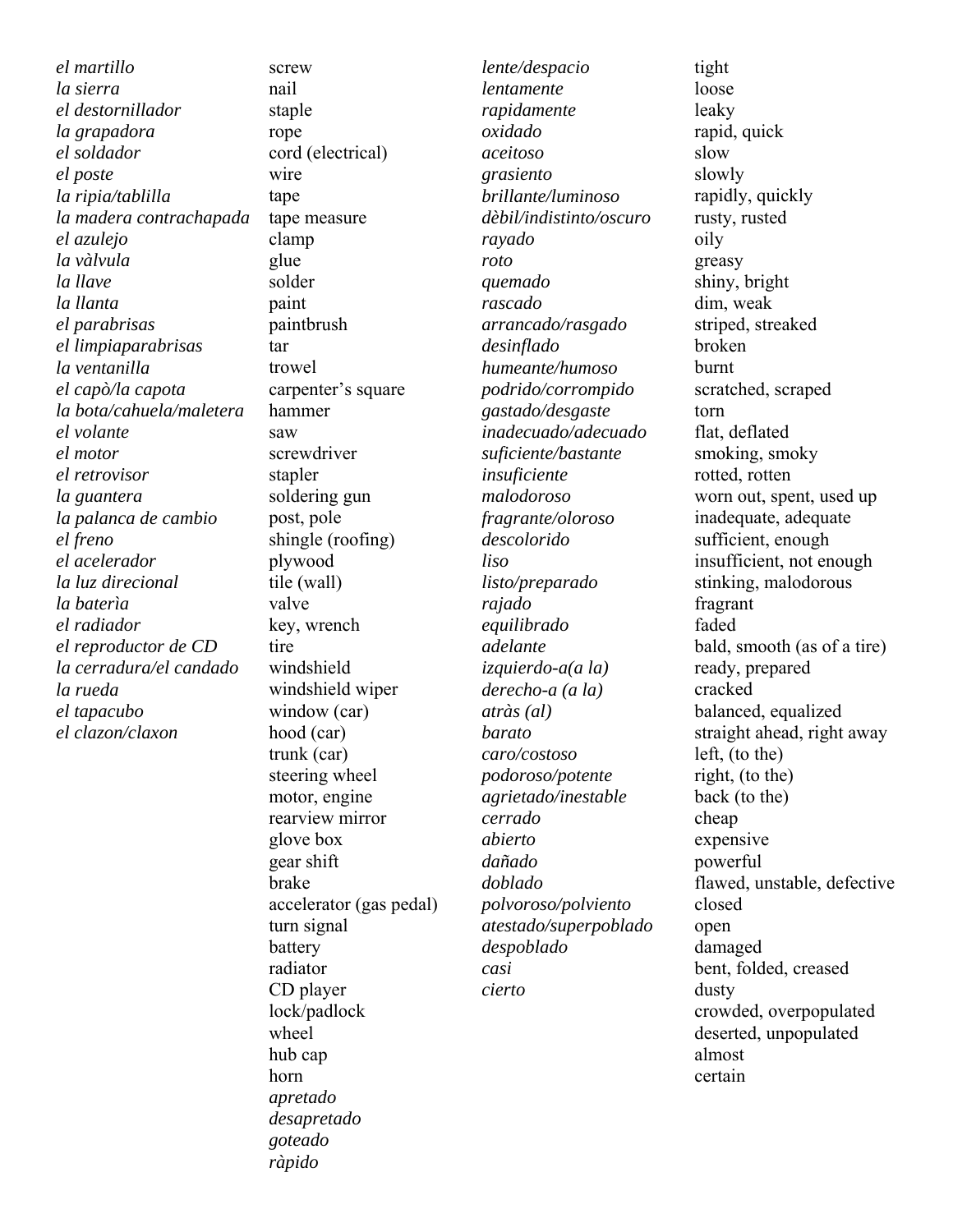# **LESSON FOUR: USEFUL EXPRESSIONS**

*¿De què se trata?* What is it about? *¿De què se trata este libro?* What is this book about? *Estar a punto de hacer* To be about to do *Estoy a punto de salir.* I am about to leave. *Dar un paseo* to take a walk *Ella da un paseo a las seis.* She takes a walk at six. *De ninguna importancia* of no importance *El problema es de ninguna importancia.* The problem is not important. *De acuerdo con* in accordance with *Ellos se comportan de acuerdo con las reglas. Tener ----años* to be ------years old *Ella tiene quince años.* She is fifteen years old. *Estar de acuerdo con* to agree with (a person) *Estoy de acuerdo con la enfermera.* I agree with the nurse. *Consentir en* to agree to (something) *Consentimos en los lìmites.* We agree to the restrictions. *Por otra parte*  alternatively/on the other hand *Por otra parte es posible con much esfuerzo.* On the other hand, it is possible with much effort. *Quedar pasmado de* be amazed by *Quedo pasmado de sus habilidades.* I am amazed by her abilities.

Contestar (coger) el tel*èfono* to answer the telephone *Ella contesta el telèfono.* She answers the telephone. *De todas formas/en cualquier caso* in any case/in any event *De todas formas, necesitamos salir de casa.* In any event, we must leave the house. *Parece que* it appears that *Parece que nadie està aquì.* It appears that no one is here. *En cuanto de* as soon as *En cuanto de me visto, me voy de la casa.* As soon as I dress, I leave the house. *Hacer una pregunta* to ask a question *Voy a hacer una pregunta de la ciencia.* I am going to ask a question about science. *Ser bueno en*  to be good at *Soy bueno en reparar los relojes.* I am good at repairing clocks. *¿Cuànto cuesta..?* How much is? *¿Cuànto cuesta este libro?* How much does this book cost? *Tener el deber de hacer* to have the obligation to do *Tengo el deber de limpiar las ventanas.* I have duty to clean the windows. *Tener nada que ver* to be none of one's business *No tengo nada que ver en tus problemas.* Your problems are none of my business. *¿Èso es todo? ¿Algo màs?* Is that all? Anything else?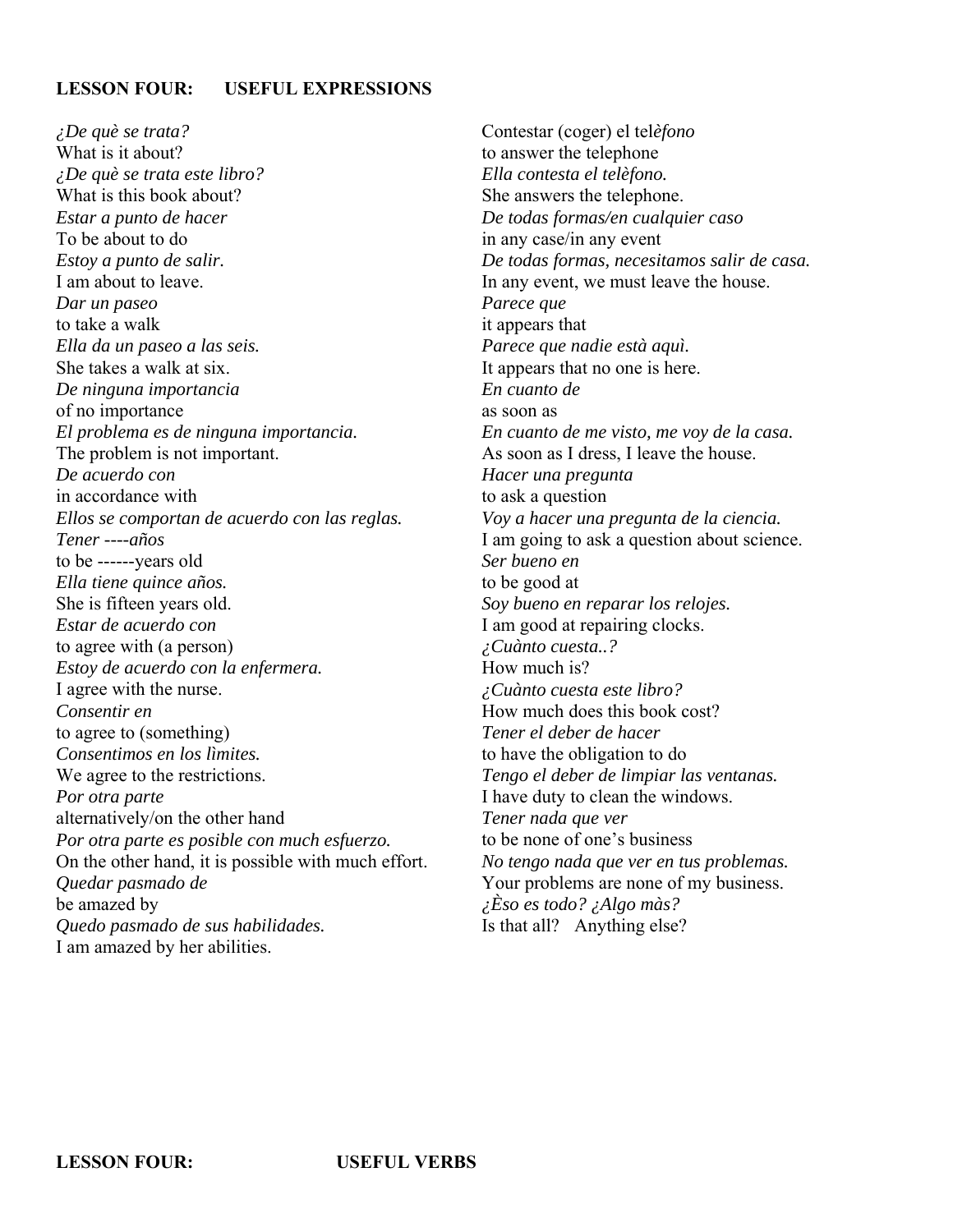#### **Tratar-to try, to treat (a subject)**

yo trato tù tratas Ud./èl/ella trata nosotros-as tratamos vosotros-as tratàis Uds./ellos-as tratan

#### **Deber-to owe, must, ought, have to**

yo debo tù debes Ud./èl/ella debe nosotros-as debemos vosotros-as debèis Uds./ellos-as deben

#### **Costar-to cost**

yo costo tù costas Ud./èl/ella costa nosotros-as costamos vosotros-as costàis Uds./ellos-as costan

#### **Construir-to build, construct**

yo construyo tù construyes Ud./èl/ella construye nosotros-as construimos vosotros-as construìs Uds./ellos-as construyen

### **Considerar-to consider, examine**

yo considero tù consideras Ud./èl/ella considera nosotros-as consideramos vosotros-as consideràis Uds./ellos-as consideran

#### **Contestar-to answer, reply**

| yo            | contesto    |
|---------------|-------------|
| tù            | contestas   |
| Ud./èl/ella   | contesta    |
| nosotros-as   | contestamos |
| vosotros-as   | contestàis  |
| Uds./ellos-as | contestan   |

#### **Recordar-to recall, remember**

yo recuerdo tù recuerdas Ud./èl/ella recuerda nosotros-as recordamos vosotros-as recordàis Uds./ellos-as recuerdan

#### **Acabar-to finish, end, complete**

yo acabo tù acabas Ud./èl/ella acaba nosotros-as acabamos vosotros-as acabàis Uds./ellos-as acaban

### **Añadir-to add**

yo añado tù añades Ud./èl/ella añade nosotros-as añadimos vosotros-as añadìs Uds./ellos-as añaden

#### **Asistir-to attend, be present at**

yo asisto tù asistes Ud./èl/ella asiste nosotros-as asistimos vosotros-as asistìs Uds./ellos-as asisten

#### **Ayudar-to help, aid, assist**

yo ayudo tù ayudas Ud./èl/ella ayuda nosotros-as ayudamos vosotros-as ayudàis Uds./ellos-as ayudan

#### **Borrar-to erase, cross out**

| yo                   | borro    |
|----------------------|----------|
| tù                   | borras   |
| Ud./èl/ella          | borra    |
| nosotros-as          | borramos |
| vosotros-as          | borràis  |
| Uds./ellos-as borran |          |

# **Medir-to measure, judge, compare**

yo mido

tù mides Ud./èl/ella mide nosotros-as medimos vosotros-as medìs Uds./ellos-as miden

#### **Clavar-to hammer**

yo clavo tù clavas Ud./èl/ella clava nosotros-as clavamos vosotros-as clavàis Uds./ellos-as clavan

#### **Cambiar-to change**

| yo            | cambio    |
|---------------|-----------|
| tù            | cambias   |
| Ud./èl/ella   | cambia    |
| nosotros-as   | cambiamos |
| vosotros-as   | cambàis   |
| Uds./ellos-as | cambian   |

#### **Pintar-to paint**

yo pinto tù pintas Ud./èl/ella pinta nosotros-as pintamos vosotros-as pintàis Uds./ellos-as pintan

#### **Serrar-to saw**

| yo            | sierro   |
|---------------|----------|
| tù            | sierras  |
| Ud./èl/ella   | sierra   |
| nosotros-as   | serramos |
| vosotros-as   | serràis  |
| Uds./ellos-as | sierran  |

#### **Atornillar-to drive a screw**

| yo            | atornillo    |
|---------------|--------------|
| tù            | atornillas   |
| Ud./èl/ella   | atornilla    |
| nosotros-as   | atornillamos |
| vosotros-as   | atornillàis  |
| Uds./ellos-as | atornillan   |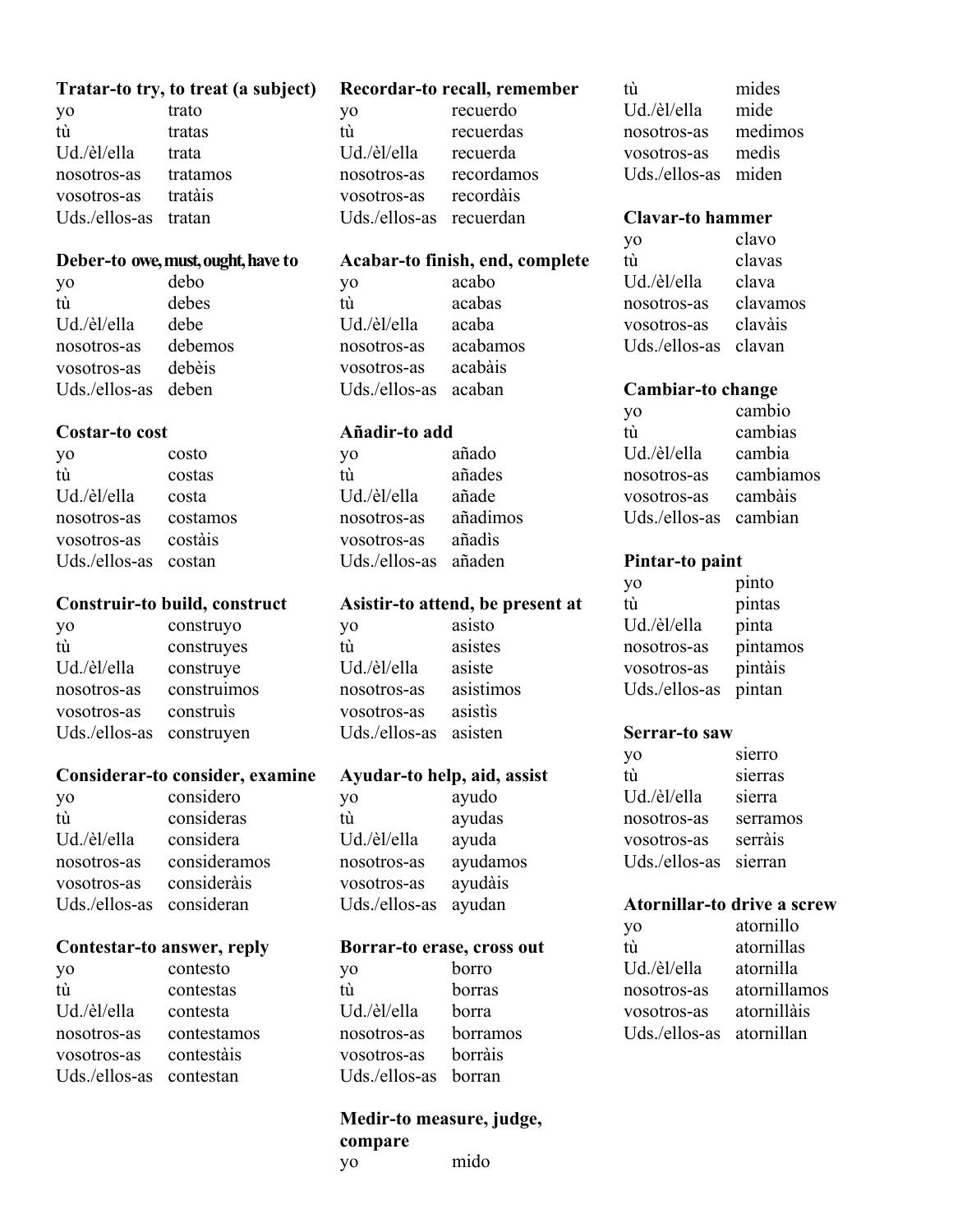| Preguntar-to ask, inquire, |             | Manejar-to drive (a car) |           | Servir-to serve                    |              |  |
|----------------------------|-------------|--------------------------|-----------|------------------------------------|--------------|--|
| question                   |             | yo                       | manejo    | yo                                 | <b>S1TVO</b> |  |
| yo                         | pregunto    | tù                       | manejas   | tù                                 | sirves       |  |
| tù                         | preguntas   | Ud./èl/ella              | maneja    | Ud./èl/ella                        | sirve        |  |
| Ud./èl/ella                | pregunta    | nosotros-as              | manejamos | nosotros-as                        | servimos     |  |
| nosotros-as                | preguntamos | vosotros-as              | manejàis  | vosotros-as                        | servis       |  |
| vosotros-as                | preguntàis  | Uds./ellos-as            | manejan   | Uds./ellos-as                      | sirven       |  |
| Uds./ellos-as              | preguntan   |                          |           |                                    |              |  |
|                            |             | Parar-to stop            |           | Tapar-to cover, hide, plug/stop up |              |  |
| Pedir-to ask for, request  |             | (someone/something)      |           | yo                                 | tapo         |  |
| yo                         | pido        | yo                       | paro      | tù                                 | tapas        |  |
| tù                         | pides       | tù                       |           | Ud./èl/ella                        | tapa         |  |
|                            |             |                          | paras     |                                    |              |  |
| Ud./èl/ella                | pide        | Ud./èl/ella              | para      | nosotros-as                        | tapamos      |  |
| nosotros-as                | pedimos     | nosotros-as              | paramos   | vosotros-as                        | tapàis       |  |
| vosotros-as                | pedis       | vosotros-as              | paràis    | Uds./ellos-as                      | tapan        |  |

# **LESSON FOUR: VERB CONJUGATION/TRANSLATION**

| 01. | El carpintero (serrar) las tablas anchas para hacer un estante alto.                 |  |  |  |  |  |  |
|-----|--------------------------------------------------------------------------------------|--|--|--|--|--|--|
| 02. | Yo (deber) andar por la calle para llegar a la escuela.                              |  |  |  |  |  |  |
| 03. | Ella (tapar) los muebles con una sàbana arrendado antes de pintar la cocina.         |  |  |  |  |  |  |
| 04. | Nosotros la (ayudar) en pintar todos los cuartos de la casa de mis primos.           |  |  |  |  |  |  |
| 05. | Ellos (medir) la recàmara antes de la instalación de la alfombra nueva.              |  |  |  |  |  |  |
| 06. | Tù (acabar) de clavar los clavos que hacen seguro las ripias(tablillas) en el techo. |  |  |  |  |  |  |
| 07. |                                                                                      |  |  |  |  |  |  |
| 08. | Yo (hacer) intenciòn de cambiar las llantas lisas en el carro.                       |  |  |  |  |  |  |
| 09. | Ellas (asistir) a la iglesia todos los domingos.                                     |  |  |  |  |  |  |
| 10. | Yo no (recordar) como se llama la maestra que enseña la clase de matemàticas.        |  |  |  |  |  |  |
| 11. | Nostros no (ir) a dar ningunos tornillos oxidados al gato estùpido.                  |  |  |  |  |  |  |
| 12. | A pesar del calor, el banquero (manejar) su carro rascado a la piscina goteada.      |  |  |  |  |  |  |
| 13. | Algunos àrboles anchos y altos (estar) en el cèsped verde y frondoso.                |  |  |  |  |  |  |
| 14. | La lluvia (correr) por los canalones de desague y (caerse) en la acerca estrecha.    |  |  |  |  |  |  |

*Directions: Write the correct conjugated form of the verb infinitive in the blank after the sentence. Then translate and write the sentence in English:*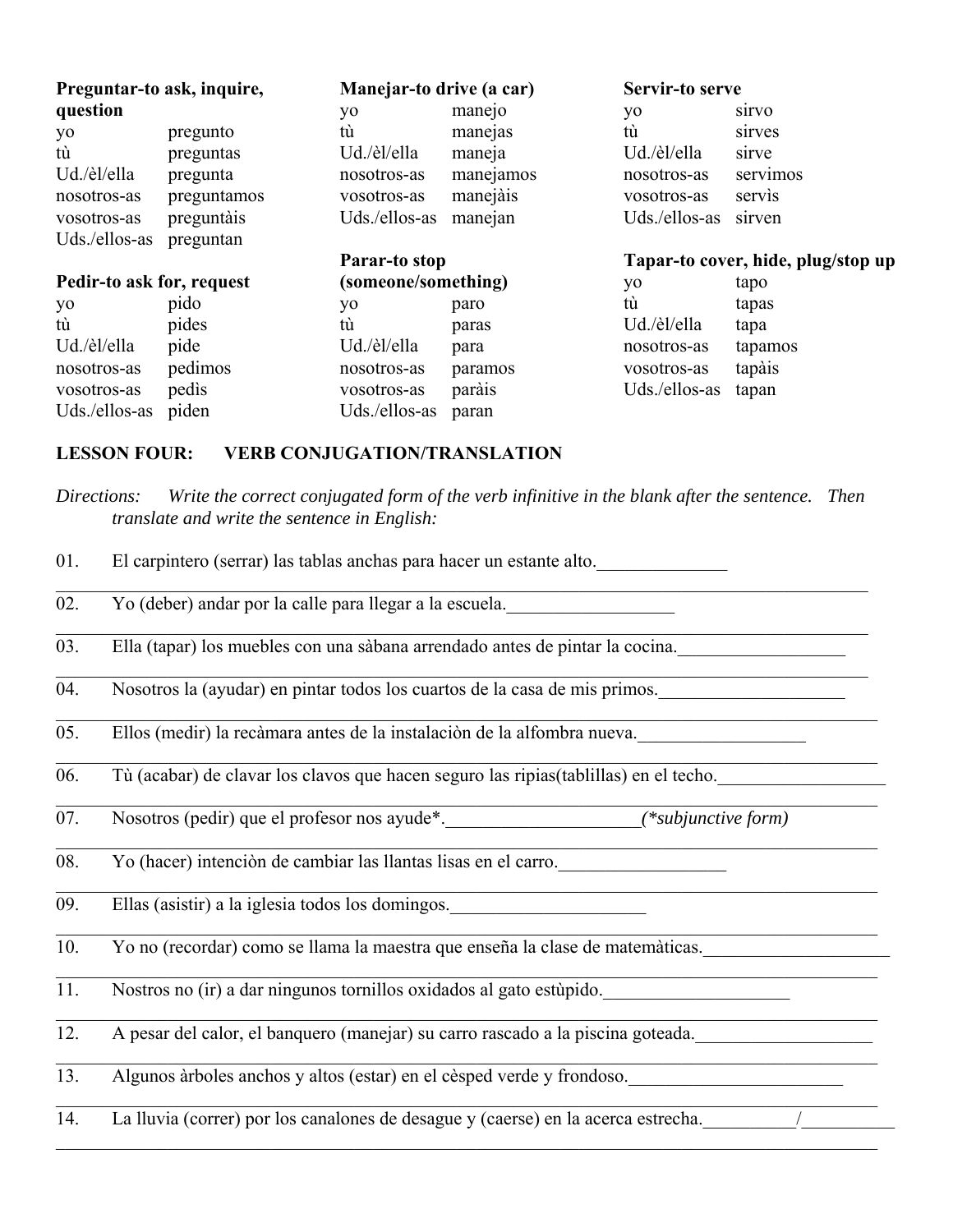| 15.               | Yo me (sentar) en la silla de mi oficina y (escribir) muchas cartas a mi hijo.                                                                                                              |
|-------------------|---------------------------------------------------------------------------------------------------------------------------------------------------------------------------------------------|
| 16.               | A mì me (gustar) los tomates, las cebollas, y los pimientos cuando los (asar).                                                                                                              |
| 17.               | Mi papà (poner) la boquilla en la manguera y (regar) el cèsped y el jardìn.                                                                                                                 |
| 18.               | Yo me (levantar) muy de la mañana y (irse) de mi casa.<br><u>Vo me (levantar) muy de la mañana y</u> (irse) de mi casa.                                                                     |
| 19.               | Ese caballo sediente no (correr) rapidamente ni (reir) mucho.<br><u>/</u>                                                                                                                   |
| 20.               | Ella (vestirse) en una blusa azul, zapatos anaranjados, y pantalones verdes.                                                                                                                |
| 21.               | Ese señor tacaño no le (dar) nada a nadie, y no (tener) ningun amigo.                                                                                                                       |
| 22.               |                                                                                                                                                                                             |
| 23.               | Nosotros (escuchar) los pàjaros cuando (empezar) el dia.                                                                                                                                    |
| 24.               | Mi primos (estar) enojados porque su mamà no les (servir) el almuerzo.                                                                                                                      |
| 25.               | Esa muchacha bonita (hacer) intenciòn de matar todas las moscas gordas.                                                                                                                     |
| 26.               |                                                                                                                                                                                             |
| 27.               | Ella (comprar) mucha leche y la (beber).                                                                                                                                                    |
| 28.               | El profesor me (mostrar) el martillo de Thor, y tambien su llave y su destornillador.                                                                                                       |
| 29.               | Tù mamà (llorar) cuando tù la (llamar) por telèfono.                                                                                                                                        |
| 30.               | $\begin{tabular}{ c c c c } \hline \quad \quad & \quad \quad & \quad \quad & \quad \quad \\ \hline \end{tabular}$<br>Nuestro gato (matar) un pàjaro y nos lo (traer).                       |
| $\overline{31}$ . | Ella le (escribir) una carta para Maria y se la (enviar) a ella.                                                                                                                            |
| 32.               | (Ser) las tres y media de la tarde y yo (acabar) de trabajar.                                                                                                                               |
| 33.               | $\overline{R}$ . De què colores (ser) los gatos viejos y los conejos grandes?                                                                                                               |
| 34.               | La señorita le (echar) una pelota al muchacho, y èl la (recibir).                                                                                                                           |
| 35.               | $\sqrt{E}$ n què (poder) yo servirte?                                                                                                                                                       |
| 36.               | El profesor (empezar) la lección, y luego nos la (explicar) otra vez.                                                                                                                       |
| 37.               | Ella (bañarse) despuès de llegar a su casa, y luego (mirar) la televisióon.                                                                                                                 |
| 38.               | Tù no (entender) como cultivar el jardin ni como pintar su caballo.                                                                                                                         |
| 39.               | <u> 1989 - Johann John Stein, markin f</u><br>Yo (sacar) una paleta y la (usar) para poner la goma en la pared.<br><u>Vo (sacar) una paleta y la (usar) para poner la goma en la pared.</u> |
| 40.               | Ellos (abrir) la guardarropa y (sacar) camisas feas, calcetinas rojas, y zapatos.                                                                                                           |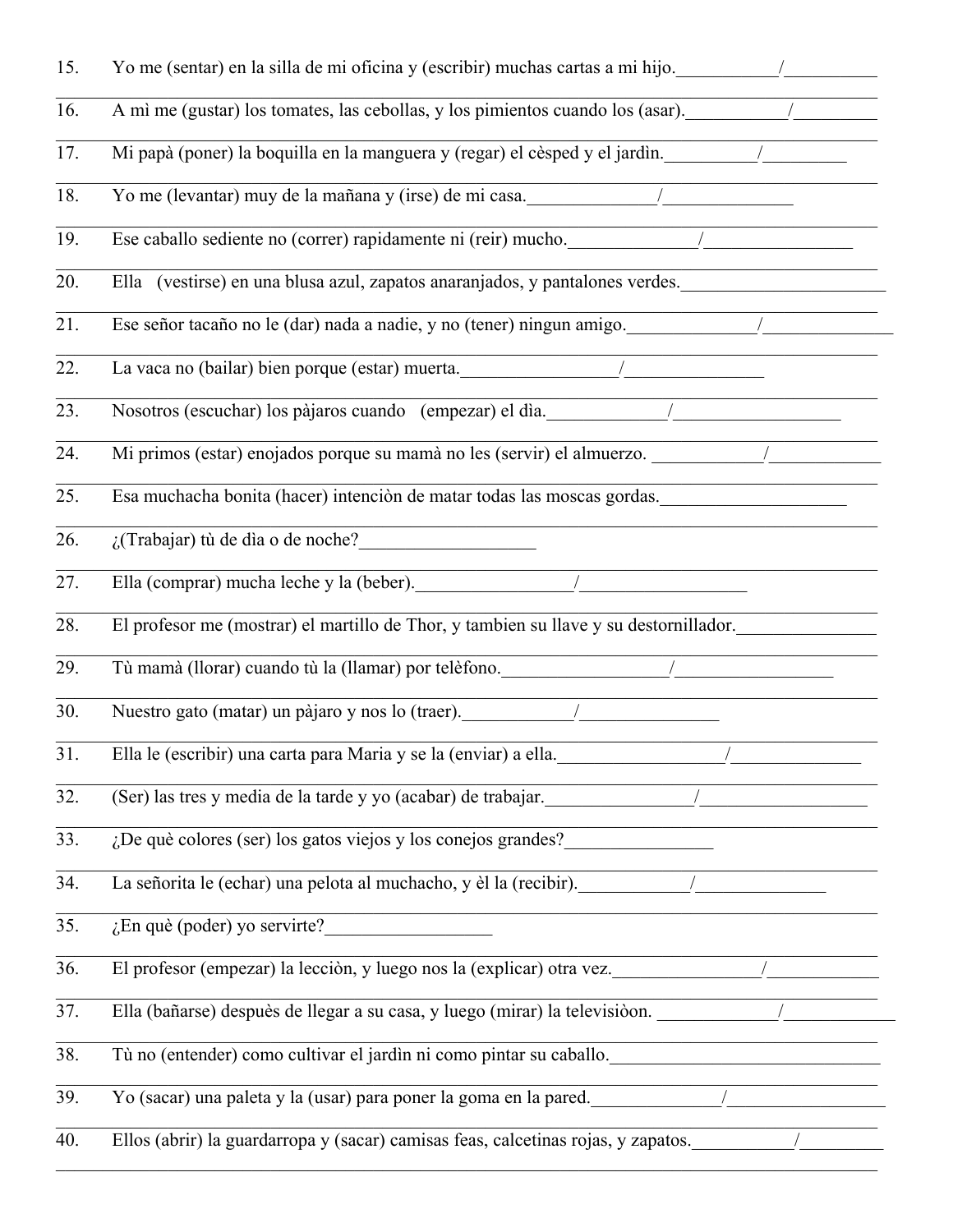| 41. | Yo (llenar) la bañera y (bañarme); luego (acostarme) a las once.                       |
|-----|----------------------------------------------------------------------------------------|
| 42. | $\chi$ (Ver) tù esa vaca negra y la cabra que (reir)?                                  |
| 43. | Nosotros (limpiar) las ventanas que (dar) a la terraza de madera.                      |
| 44. | Las cocineras (llegar) en la madrugada y (preparar) el desayuno para los estudiantes.  |
| 45. | (Entrar) en la escuela y (andar) por el corredor a nuestros salònes de clase.          |
| 46. | (Ir) por bicicleta al mercado y (comprar) patatas, cebollas, y cohombros para mi mamà. |
| 47. | Mi abuelo (regar) la insecticida en el jardin y luego lo (escardar).                   |
| 48. | Yo (ensuciarme) cuando (arar) el suelo y (cosechar) las zanahorías.                    |
| 49. | El carpintero (afilar) la sierra despuès de cortar las tablas.                         |
| 50. | El bombero (correr) hacia abajo por la escalera.                                       |

# **LESSON FOUR: PRONOUN USE**

- *Directions: Translate the following sentences into Spanish, substituting the suitable pronouns for the words in bold-face. Don't forget "se" and explanatory phrases:*
- 01. The **teacher** teaches the **students science.** Ella se la enseña a ellos. 02. **Mr. Jeffers** gives **Juanita** a **book.** 03. My **grandfather** sends **my brother** some **goats**. 04. **John and I** give the **boy** some **carrots**. 05. The **salesman** shows **Maria and me** the **oven**. 06. **Grandmother** buys **George** the new **car**.  $\mathcal{L}_\mathcal{L} = \mathcal{L}_\mathcal{L} = \mathcal{L}_\mathcal{L} = \mathcal{L}_\mathcal{L} = \mathcal{L}_\mathcal{L} = \mathcal{L}_\mathcal{L} = \mathcal{L}_\mathcal{L} = \mathcal{L}_\mathcal{L} = \mathcal{L}_\mathcal{L} = \mathcal{L}_\mathcal{L} = \mathcal{L}_\mathcal{L} = \mathcal{L}_\mathcal{L} = \mathcal{L}_\mathcal{L} = \mathcal{L}_\mathcal{L} = \mathcal{L}_\mathcal{L} = \mathcal{L}_\mathcal{L} = \mathcal{L}_\mathcal{L}$ 07. The **waiter** brings the **lady** her **lunch**. 08. The **carpenter** brings my **father** the **boards**. 09. The **fireman** gives **me** a **hose**. 10. The **cook** grills **us** some **onions**. 11. The **girls and I** intend to teach the **cat German**.  $\mathcal{L}_\mathcal{L} = \mathcal{L}_\mathcal{L} = \mathcal{L}_\mathcal{L} = \mathcal{L}_\mathcal{L} = \mathcal{L}_\mathcal{L} = \mathcal{L}_\mathcal{L} = \mathcal{L}_\mathcal{L} = \mathcal{L}_\mathcal{L} = \mathcal{L}_\mathcal{L} = \mathcal{L}_\mathcal{L} = \mathcal{L}_\mathcal{L} = \mathcal{L}_\mathcal{L} = \mathcal{L}_\mathcal{L} = \mathcal{L}_\mathcal{L} = \mathcal{L}_\mathcal{L} = \mathcal{L}_\mathcal{L} = \mathcal{L}_\mathcal{L}$ 12. **I** am going to send the **girls** a **cow**.
- 13. The **girls** are going to write the **police** a **letter**.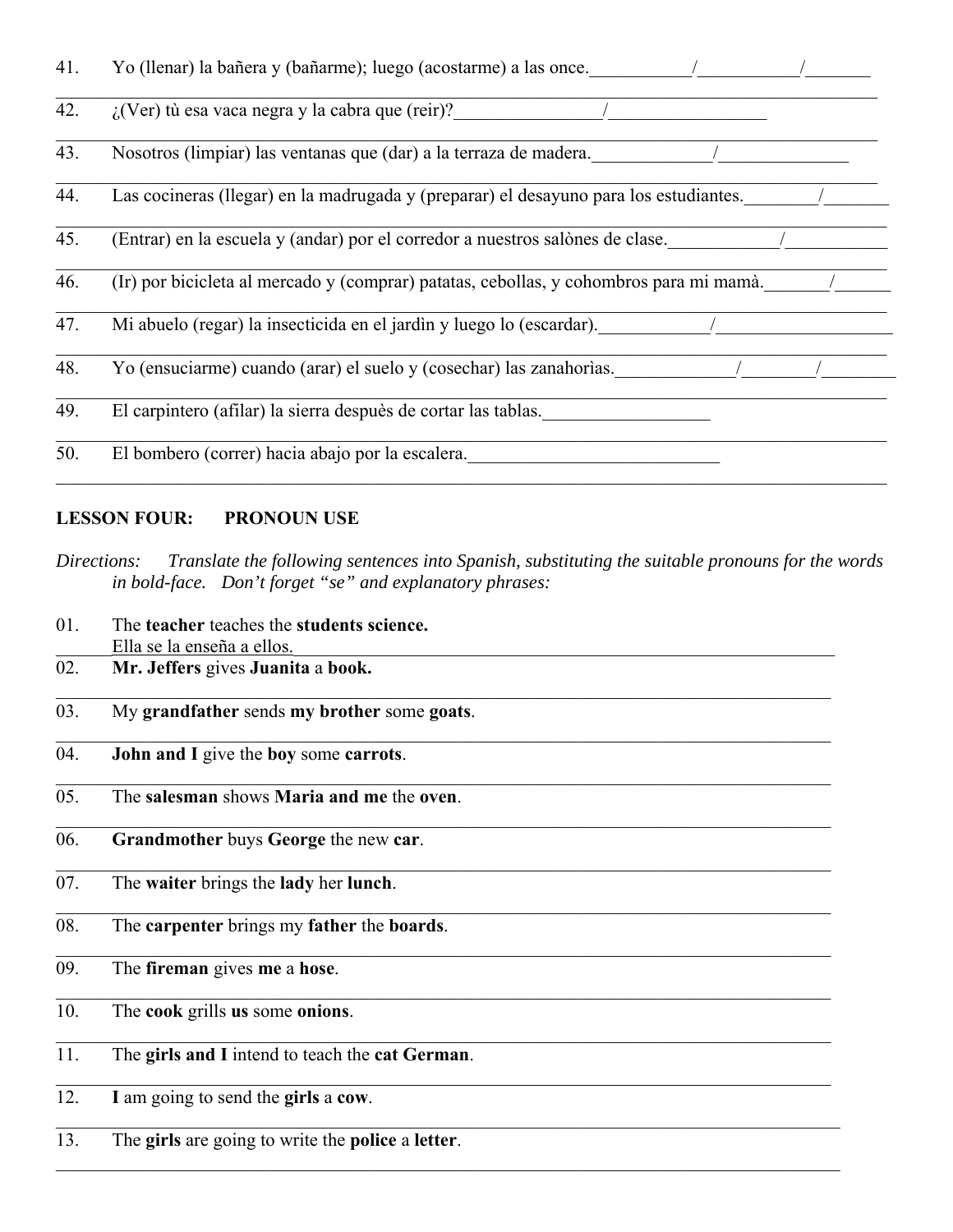| 14. | The firemen show us the truck. |
|-----|--------------------------------|
|-----|--------------------------------|

15. The **lady** takes a **bath**.

16. **We** are going to arrange the **furniture** in the bedroom.

17. **You** listen to the **music**.

18. **We** ought to tell the **boys** the **information**.

19. **I** store the **rake** after using **it**.

20. **She** plows the **garden**.

21. **They** are not going to answer **you**.

- 22. The **men** are not going to give **me** the **shovel**.
- 23. The **girl** does not intend to sell **us** the **cucumbers**.
- 24. **We** know that **Dorotea** does the **work**.
- 25. **We** understand how to write the **letters**.

# **LESSON FOUR: VOCABULARY MATCHING**

*Directions: Match the English to the Spanish by putting the letter of the English in front of the number of the Spanish:*

| 01. | La pala           | a.             | Staple             | 17. | La llanta         | a.         | Post, pole      |
|-----|-------------------|----------------|--------------------|-----|-------------------|------------|-----------------|
| 02. | El rastrillo      | b.             | Shovel             | 18. | El retrovisor     | b.         | Tire            |
| 03. | La recortadora    | $\mathbf{c}$ . | Hammer             | 19. | El volante        | c.         | <b>Brake</b>    |
| 04. | La sierra         | d.             | Square (carpenter) | 20. | La rueda          | d.         | Glove box       |
| 05. | El destornillador | e.             | Storage building   | 21. | El parabrisas     | e.         | Trunk           |
| 06. | El martillo       | f.             | Rope               | 22. | La bota/cahuela   | f.         | Stapler         |
| 07. | El cobertizo      | g.             | Shingle            | 23. | La guantera       | g.         | Key, wrench     |
| 08. | El alambre        | h.             | Electric cord      | 24. | El tapacubo       | h.         | Rearview mirror |
| 09. | La cuerda         | I.             | Wall tile          | 25. | La cerradura      | I.         | Hub cap         |
| 10. | El cable          |                | Saw                | 26. | La llave          | j.         | Lock            |
| 11. | El tornillo       | k.             | Line trimmer       | 27. | El freno          | k.         | Solder          |
| 12. | El clave          | 1.             | Rake               | 28. | el capò/la capota | 1.         | Clamp           |
| 13. | La grapa          | m.             | Nail               | 29. | El poste          | m.         | Steering wheel  |
| 14. | La ripia/tablilla | n.             | Screw              | 30. | La albrazadera    | n.         | Windshield      |
| 15. | El cuardrar       | $\mathbf{O}$ . | Wire               | 31. | La soldura        | $\Omega$ . | Wheel           |
| 16. | El azulejo        | p.             | Screwdriver        | 32. | La grapadora      | p.         | Hood            |

### **LESSON FOUR: TRANSLATION**

*Directions: Translate and write the following in English:*

Es la fin de semana. Toda la familia se levanta muy de la mañana el sàbado. Esta fin de semana